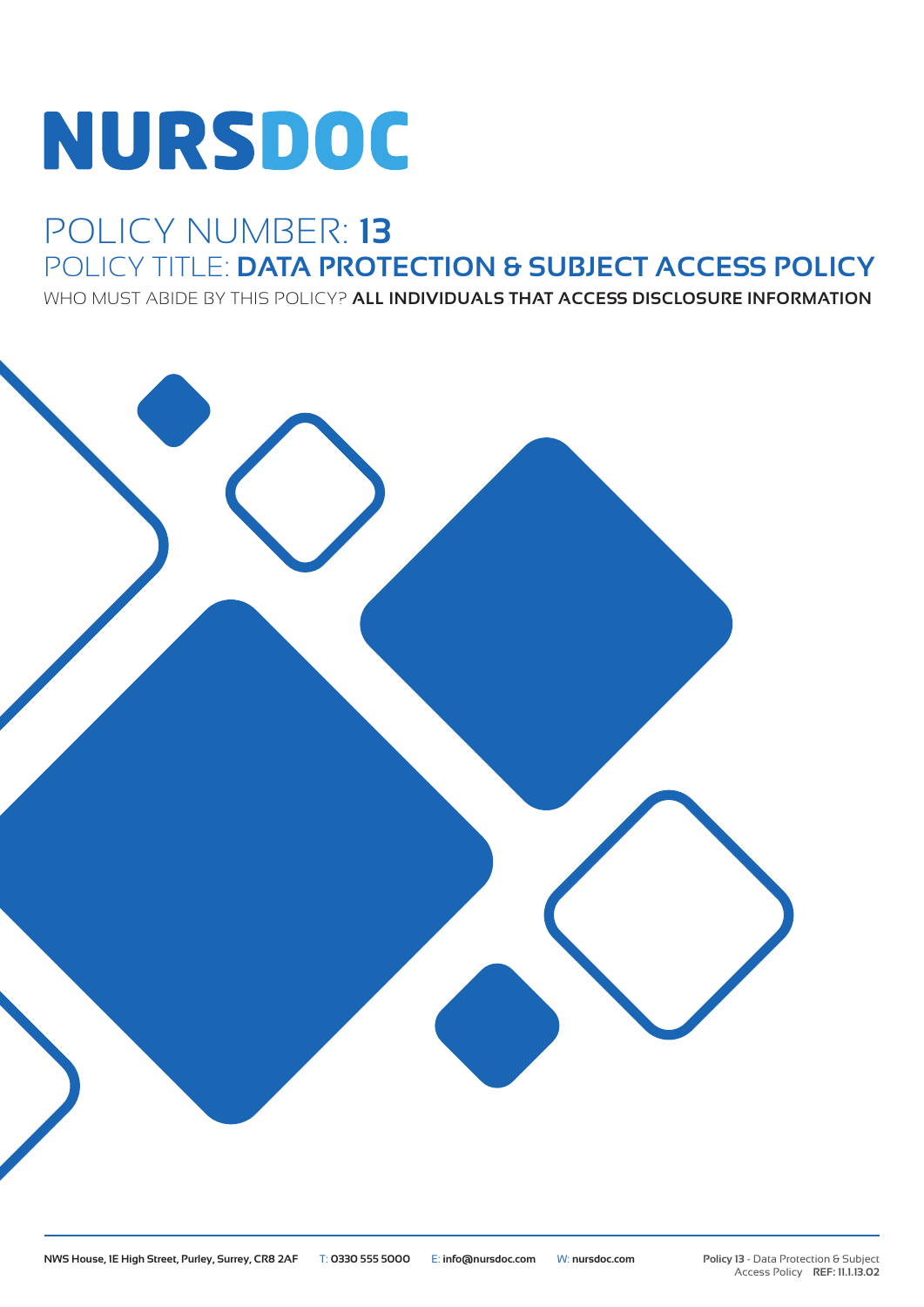### DATA PROTECTION & SUBJECT ACCESS POLICY

#### **THE PURPOSE OF THIS POLICY**

- To provide our staff, clients and temporary workers with mechanisms that will ensure the protection of their data
- To ensure that temporary workers follow the necessary rules in terms of data protection.

#### **WRITTEN MATERIALS**

All written materials must be treated carefully; materials no longer of use should be destroyed. Such materials include, print screens, handwritten notes of a person's name and telephone number, anything whatsoever from a candidate file including copies of CV's, any training or knowledge materials such as presentation handouts/ weekly statistics/call logs etc.

Desks should not have confidential information left out on display where someone walking past the desk could view such information.

For ease of disposal for all confidential material a paper shredder is provided within our office environment. If access to a shredder is not available, the material should be cut up or torn to the smallest size possible.

Use of computers should also be treated with confidentiality and you should ensure when you leave your desk the monitor is switched off or a screensaver, with password, is set to activate after 5 minutes of no activity.

#### **VERBAL COMMUNICATION**

All conversations related to Nursdoc or any of its staff, temporary workers, clients, finances, strategic plans or any other knowledge you have as a result of working in the employment business, and conducted inside or outside the organization should be of a professional nature and not disclose any information not already held within the public domain.

Should you receive a call enquiring about any details held you must first validate who the caller is and assure yourself that you are talking to the correct person. In order to do this you must ask at least three questions which only the caller worker would be able to answer easily. These questions include personal information such as date of birth, place of birth, postcode, mobile number or other information such as PIN number or last time they worked with us (you must remember to ask if they have worked for another branch recruit to confirm this). The same equally applies to client information.

#### **PERSONAL DATA**

Nursdoc will hold computer records and personnel files relating to the temporary worker. These will include the temporary workers employment application, reference, bank details, performance appraisals, holiday and sickness records, remuneration details and other records (which may include data relating to the temporary workers health and data held for monitoring purposes). Nursdoc requires such personal data for personnel, administration and management purposes and to comply with its obligations regarding the keeping of records. The temporary workers right of access to this data is as prescribed by law.

In terms of the temporary workers contract, Nursdoc may process personal data of an temporary worker relating for personnel, administration and management purposes (including data relating to the Temporary Workers health and data held for monitoring purposes) and may, when necessary for those purposes, make such data available to its advisors, to parties providing products and/ or services to Nursdoc (including, without limitation, IT systems suppliers, pension benefits and payroll administrators), to regulatory authorities, to any potential purchasers of the Company or its business (on a confidential basis) and as required by law. Nursdoc may transfer such data to and from Group Companies.

Nursdoc may, in terms of the Temporary workers contract, handle, process and divulge (whether in the UK, the European Union or elsewhere) such information as may be necessary for the Company or its agents to perform its business or duties.

#### **CONFIDENTIALITY POLICY**

The Temporary Workers will in the course of his/her employment have access to and be entrusted with trade secrets and information in respect of the business, administration and financing of Nursdoc and its dealings, transactions and affairs and its clients, staff and temporary workers and similar information concerning its clients, staff and temporary workers, whether or not contained in the databases of Nursdoc or any Group Company all of which information is or may be confidential.

The temporary worker may not (except in the proper course of his/her duties or unless ordered to do so by a court of competent jurisdiction) during or at any time after the temporary workers assignments divulge to any person whatever or otherwise make use of any confidential information and he/she shall use his/ her best endeavours to prevent the improper use, disclosure or communication of confidential information.

Confidential information will be deemed to extend to all confidential technical and commercial information including, but not limited to the contents of reports, specifications, quotations, formulae, computer records, client lists, price schedules, clients lists, clients and the like.

These restriction above shall not apply in respect of any information which is or has become in the public domain (otherwise than by a breach by the Temporary Worker of this clause) or which he/she is required to disclose by court or competent authority or which by virtue of the temporary workers assignments are part of his/her own skill and knowledge

#### **SUBJECT ACCESS**

Data subjects have a general right of access to their own personal data if it is held and processed in an automated system or in a relevant manual filing system that is structured in relation to individuals.

The amount of personal data we have about a person and how we process it depends on the nature of the relationship with us. We may therefore hold some documents or other records that refer to people by name but that are not classed as accessible personal data because they are not held in a relevant filing system.

Subject access requests must be made in writing, with enough information to find the data requested and proof that you are the data subject. We need two proofs of identity like a copy of a birth certificate, passport, driving licence, council tax bill or a letter to you from us or from a government department. At least one item must include a photograph or a signature.

You can request access to your personal data by telephoning 0330 555 5000 or by emailing your request to research@nursdoc.com

A subject access request will be processed after receipt of a crossed cheque (or other suitable form of payment) for £10, made payable to Nursdoc Ltd.

Once we have all the information we need to deal with a request, including the fee, we will respond within 40 days confirming:

- A description of the personal data
- Why the data is held
- Who else the data might have been given to
- A copy of the data
- An explanation of any technical terms or abbreviations
- Any information about the original source of the data

There are some exemptions to the right of subject access. For example, we can withhold data that refers to other people who have not consented to disclosure or might cause serious harm to you or anyone else.